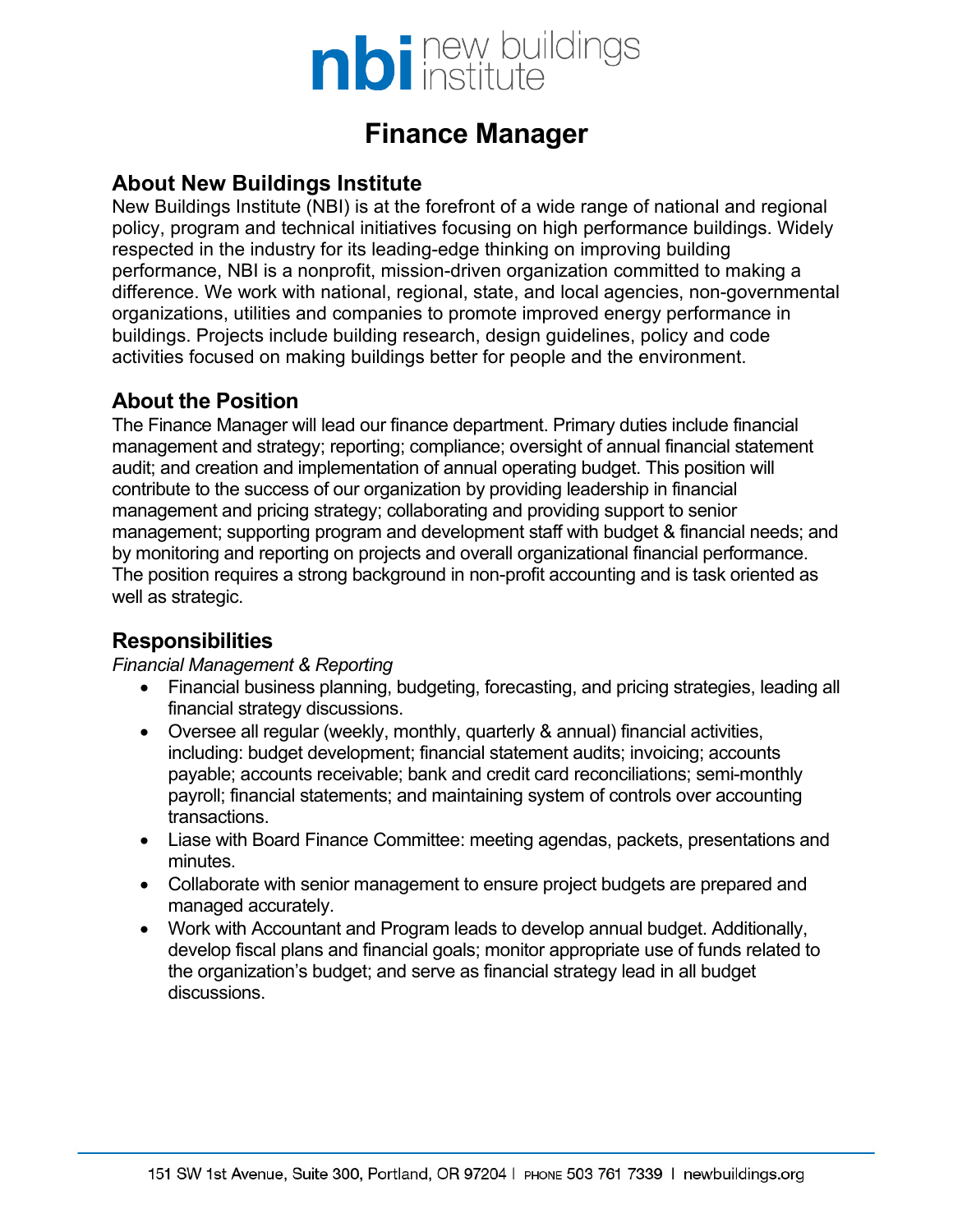- Ensure and oversee proper segregation of financial duties among the administrative staff.
- Manage investments and monitor cash flow to anticipate routine cash needs.
- Manage and monitor all financial accounts, including checking, savings, CDARS (or similar), investments, and 401(k).
- Foster and maintain healthy banking relationships.
- Prepare and present regular financial presentations (financial dashboard) for CEO, Directors Team, Staff Meetings, and Board of Directors.
- Manage internal budgets for individual projects (currently using Mavenlink software).
- Prepare financial analyses as needed for contract negotiations, special reports & proposals.
- Monitor budget-to-actual variances and provide updates to CEO and Operations Manager.
- Routinely analyze and recommend modifications to billing rates to ensure our organization is staying competitive and able to meet budgets.
- Maintain and communicate billing rates; maintain billing rate tables in Mavenlink.
- Manage financial and other compliance requirements for federal contracts, including maintaining appropriate federal billing rates; and management of any federal audits.

### *Compliance*

- Maintain a documented system of accounting policies and procedures.
- Comply with the 401(k) plan requirements.
- Coordinate the provision of information to external auditors for the annual audit and Form 990.
- Comply with local, state, and federal government reporting requirements and tax filings.
- Manage Federal contracting requirements, including calculating and submitting annual indirect rates, and keeping Federal registrations current.
- File annual charitable registrations with various states.
- Identify and obtain insurance requirements.
- Keep NBI information updated at Charity Navigator and Guide Star websites, maintain top-level performance with respective organizations.

# **Qualifications**

#### *Required*

- Bachelor's degree in Accounting, Business or a related field.
- Certified Public Accountant or Certified Management Accountant.
- 5+ years financial strategy experience.
- 5+ years accounting experience.
- Knowledge of GAAP requirements and accounting principles.
- Extensive analytical skills and the ability to clearly communicate decisions, recommendations, procedures and processes to a diverse group of people.
- Self-starter with strong organizational skills, with ability to understand overall program objectives and maintain attention to detail.
- Proven success in internal and external relationship management with all levels of expertise from administrative to executive.